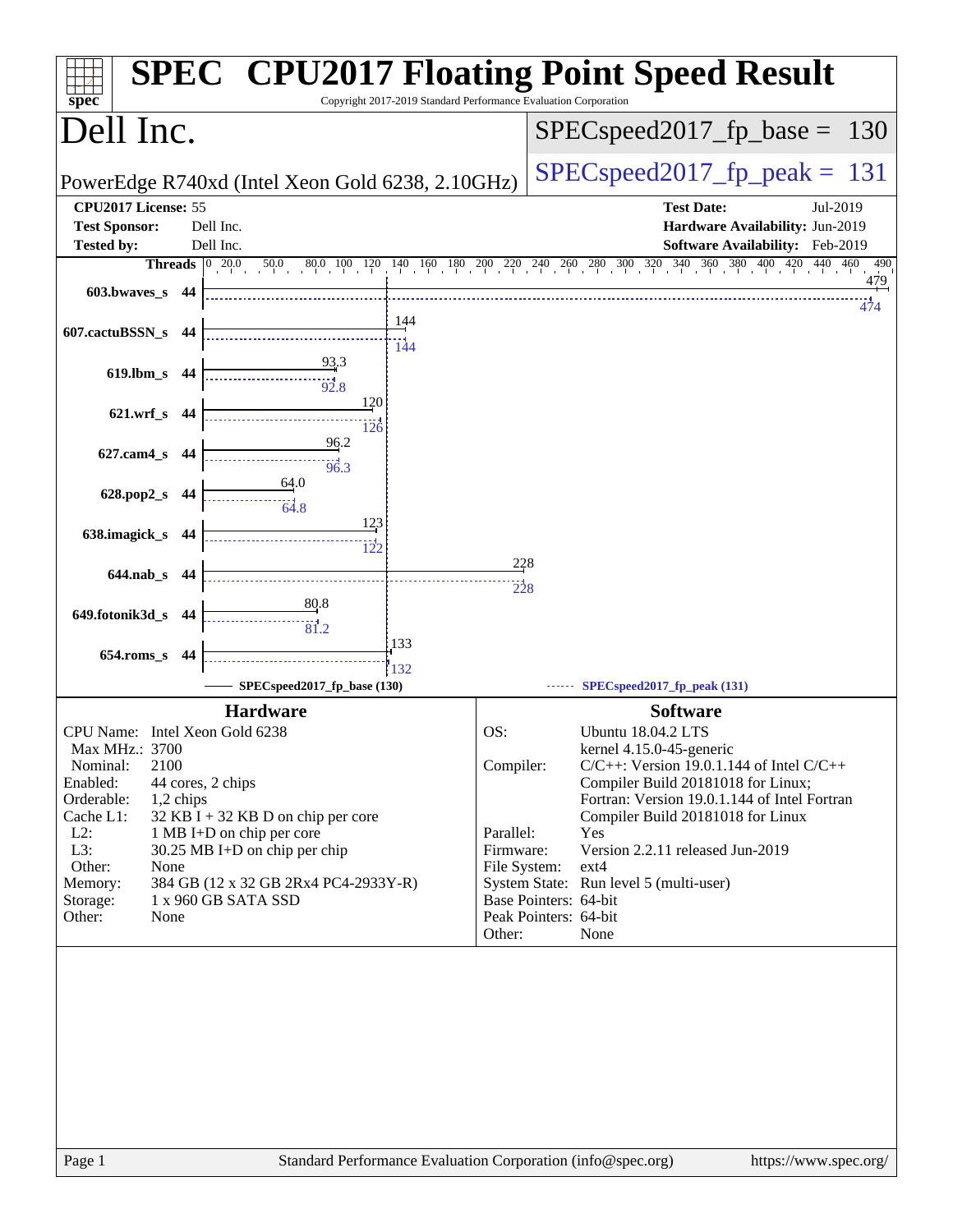| <b>SPEC CPU2017 Floating Point Speed Result</b><br>$spec^*$<br>Copyright 2017-2019 Standard Performance Evaluation Corporation |                                              |                |              |                |                                  |                |       |                |                |              |                |              |                |              |
|--------------------------------------------------------------------------------------------------------------------------------|----------------------------------------------|----------------|--------------|----------------|----------------------------------|----------------|-------|----------------|----------------|--------------|----------------|--------------|----------------|--------------|
| Dell Inc.                                                                                                                      |                                              |                |              |                | $SPEC speed2017_f p\_base = 130$ |                |       |                |                |              |                |              |                |              |
| $SPEC speed2017fp peak = 131$<br>PowerEdge R740xd (Intel Xeon Gold 6238, 2.10GHz)                                              |                                              |                |              |                |                                  |                |       |                |                |              |                |              |                |              |
| CPU2017 License: 55<br><b>Test Date:</b><br>Jul-2019                                                                           |                                              |                |              |                |                                  |                |       |                |                |              |                |              |                |              |
| Dell Inc.<br>Hardware Availability: Jun-2019<br><b>Test Sponsor:</b>                                                           |                                              |                |              |                |                                  |                |       |                |                |              |                |              |                |              |
| <b>Tested by:</b>                                                                                                              | Software Availability: Feb-2019<br>Dell Inc. |                |              |                |                                  |                |       |                |                |              |                |              |                |              |
| <b>Results Table</b>                                                                                                           |                                              |                |              |                |                                  |                |       |                |                |              |                |              |                |              |
|                                                                                                                                | <b>Base</b>                                  |                |              |                | <b>Peak</b>                      |                |       |                |                |              |                |              |                |              |
| <b>Benchmark</b>                                                                                                               | <b>Threads</b>                               | <b>Seconds</b> | <b>Ratio</b> | <b>Seconds</b> | <b>Ratio</b>                     | <b>Seconds</b> | Ratio | <b>Threads</b> | <b>Seconds</b> | <b>Ratio</b> | <b>Seconds</b> | <b>Ratio</b> | <b>Seconds</b> | <b>Ratio</b> |
| 603.bwayes s                                                                                                                   | 44                                           | 121            | 487          | 123            | 479                              |                |       | 44             | 124            | 475          | 124            | 474          |                |              |
| 607.cactuBSSN s                                                                                                                | 44                                           | 116            | 144          | <b>116</b>     | 144                              |                |       | 44             | <b>116</b>     | 144          | 116            | 144          |                |              |
| $619.$ lbm s                                                                                                                   | 44                                           | 55.4           | 94.6         | 56.1           | 93.3                             |                |       | 44             | 56.2           | 93.2         | 56.4           | 92.8         |                |              |
| $621$ .wrf s                                                                                                                   | 44                                           | 110            | <b>120</b>   | 110            | 121                              |                |       | 44             | 105            | 126          | 105            | 126          |                |              |
| $627$ .cam $4$ <sub>s</sub>                                                                                                    | 44                                           | 92.1           | 96.2         | 92.1           | 96.2                             |                |       | 44             | 92.0           | 96.3         | 92.0           | 96.3         |                |              |
| $628.pop2_s$                                                                                                                   | 44                                           | 185            | 64.3         | 185            | 64.0                             |                |       | 44             | 183            | 64.8         | 182            | 65.1         |                |              |
| 638.imagick_s                                                                                                                  | 44                                           | 117            | 123          | 118            | 123                              |                |       | 44             | 118            | 122          | 118            | 123          |                |              |
| $644$ .nab s                                                                                                                   | 44                                           | 76.6           | 228          | 76.7           | 228                              |                |       | 44             | 76.7           | 228          | 76.7           | 228          |                |              |
| 649.fotonik3d_s                                                                                                                | 44                                           | 112            | 81.3         | 113            | 80.8                             |                |       | 44             | 112            | 81.2         | 112            | 81.6         |                |              |

Results appear in the [order in which they were run.](http://www.spec.org/auto/cpu2017/Docs/result-fields.html#RunOrder) Bold underlined text [indicates a median measurement.](http://www.spec.org/auto/cpu2017/Docs/result-fields.html#Median)

**[Operating System Notes](http://www.spec.org/auto/cpu2017/Docs/result-fields.html#OperatingSystemNotes)**

**[General Notes](http://www.spec.org/auto/cpu2017/Docs/result-fields.html#GeneralNotes)**

NA: The test sponsor attests, as of date of publication, that CVE-2017-5754 (Meltdown)

Yes: The test sponsor attests, as of date of publication, that CVE-2017-5753 (Spectre variant 1)

Yes: The test sponsor attests, as of date of publication, that CVE-2017-5715 (Spectre variant 2)

[654.roms\\_s](http://www.spec.org/auto/cpu2017/Docs/benchmarks/654.roms_s.html) 44 118 134 **[118](http://www.spec.org/auto/cpu2017/Docs/result-fields.html#Median) [133](http://www.spec.org/auto/cpu2017/Docs/result-fields.html#Median)** 44 **[120](http://www.spec.org/auto/cpu2017/Docs/result-fields.html#Median) [132](http://www.spec.org/auto/cpu2017/Docs/result-fields.html#Median)** 119 132

Stack size set to unlimited using "ulimit -s unlimited"

is mitigated in the system as tested and documented.

is mitigated in the system as tested and documented.

is mitigated in the system as tested and documented.

Environment variables set by runcpu before the start of the run:

LD\_LIBRARY\_PATH = "/home/cpu2017/lib/ia32:/home/cpu2017/lib/intel64"

Binaries compiled on a system with 1x Intel Core i9-7900X CPU + 32GB RAM

**[SPECspeed2017\\_fp\\_base =](http://www.spec.org/auto/cpu2017/Docs/result-fields.html#SPECspeed2017fpbase) 130 [SPECspeed2017\\_fp\\_peak =](http://www.spec.org/auto/cpu2017/Docs/result-fields.html#SPECspeed2017fppeak) 131**

KMP\_AFFINITY = "granularity=fine,compact"

memory using Redhat Enterprise Linux 7.5

Transparent Huge Pages enabled by default

 Filesystem page cache synced and cleared with: sync; echo 3> /proc/sys/vm/drop\_caches

OMP\_STACKSIZE = "192M"

Prior to runcpu invocation

**(Continued on next page)**

BIOS settings:

ADDDC setting disabled

Virtualization Technology disabled

Page 2 Standard Performance Evaluation Corporation [\(info@spec.org\)](mailto:info@spec.org) <https://www.spec.org/>

**[Platform Notes](http://www.spec.org/auto/cpu2017/Docs/result-fields.html#PlatformNotes)**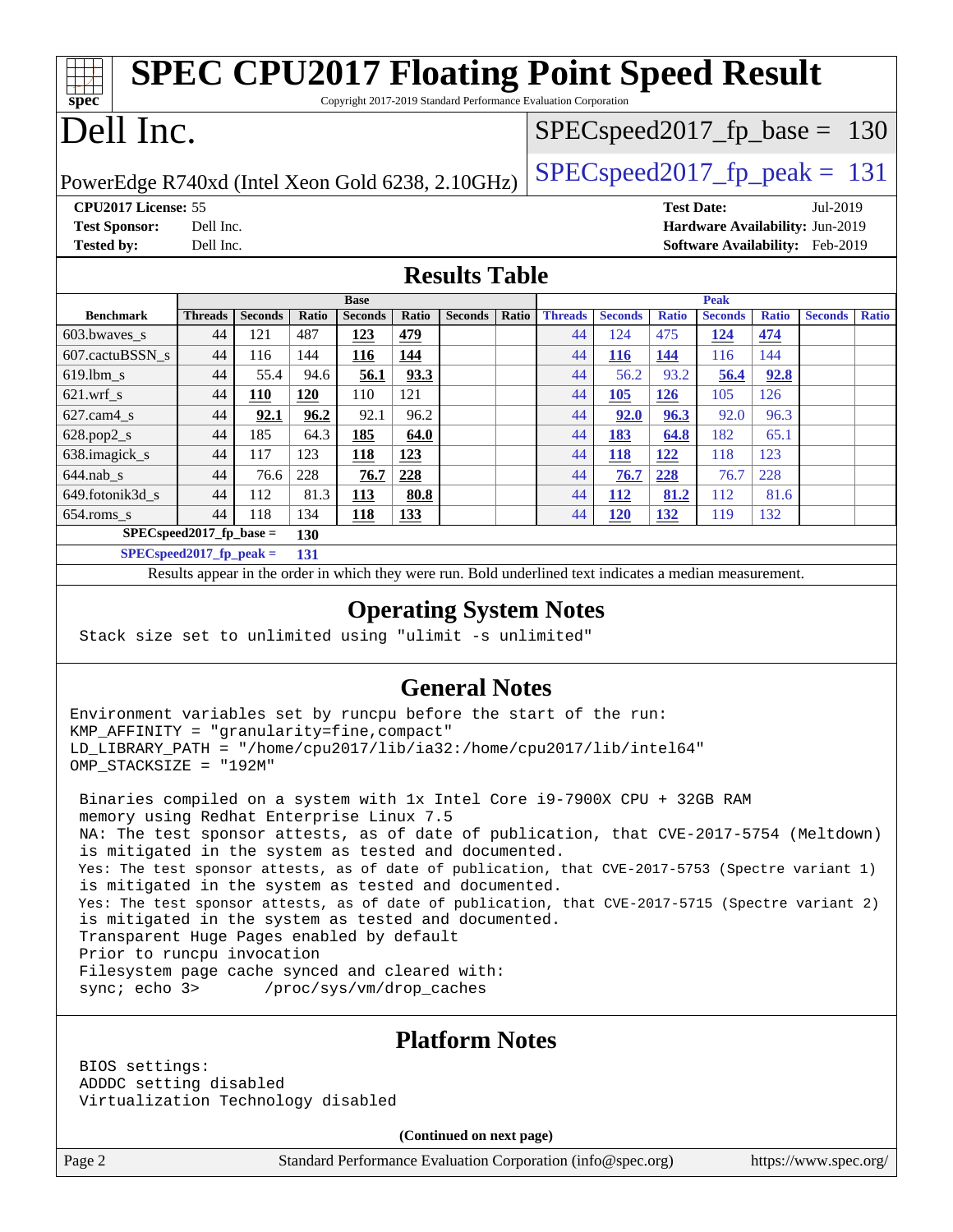#### Page 3 Standard Performance Evaluation Corporation [\(info@spec.org\)](mailto:info@spec.org) <https://www.spec.org/> **[spec](http://www.spec.org/) [SPEC CPU2017 Floating Point Speed Result](http://www.spec.org/auto/cpu2017/Docs/result-fields.html#SPECCPU2017FloatingPointSpeedResult)** Copyright 2017-2019 Standard Performance Evaluation Corporation Dell Inc. PowerEdge R740xd (Intel Xeon Gold 6238, 2.10GHz)  $\left|$  [SPECspeed2017\\_fp\\_peak =](http://www.spec.org/auto/cpu2017/Docs/result-fields.html#SPECspeed2017fppeak) 131 SPECspeed2017 fp base =  $130$ **[CPU2017 License:](http://www.spec.org/auto/cpu2017/Docs/result-fields.html#CPU2017License)** 55 **[Test Date:](http://www.spec.org/auto/cpu2017/Docs/result-fields.html#TestDate)** Jul-2019 **[Test Sponsor:](http://www.spec.org/auto/cpu2017/Docs/result-fields.html#TestSponsor)** Dell Inc. **[Hardware Availability:](http://www.spec.org/auto/cpu2017/Docs/result-fields.html#HardwareAvailability)** Jun-2019 **[Tested by:](http://www.spec.org/auto/cpu2017/Docs/result-fields.html#Testedby)** Dell Inc. **[Software Availability:](http://www.spec.org/auto/cpu2017/Docs/result-fields.html#SoftwareAvailability)** Feb-2019 **[Platform Notes \(Continued\)](http://www.spec.org/auto/cpu2017/Docs/result-fields.html#PlatformNotes)** DCU Streamer Prefetcher disabled System Profile set to Custom CPU Performance set to Maximum Performance C States set to Autonomous C1E disabled Uncore Frequency set to Dynamic Energy Efficiency Policy set to Performance Memory Patrol Scrub disabled Logical Processor disabled CPU Interconnect Bus Link Power Management disabled PCI ASPM L1 Link Power Management disabled Sysinfo program /home/cpu2017/bin/sysinfo Rev: r5974 of 2018-05-19 9bcde8f2999c33d61f64985e45859ea9 running on intel-sut Mon Jul 8 12:57:57 2019 SUT (System Under Test) info as seen by some common utilities. For more information on this section, see <https://www.spec.org/cpu2017/Docs/config.html#sysinfo> From /proc/cpuinfo model name : Intel(R) Xeon(R) Gold 6238 CPU @ 2.10GHz 2 "physical id"s (chips) 44 "processors" cores, siblings (Caution: counting these is hw and system dependent. The following excerpts from /proc/cpuinfo might not be reliable. Use with caution.) cpu cores : 22 siblings : 22 physical 0: cores 0 1 2 3 4 5 8 9 10 11 12 16 17 18 19 20 21 24 25 26 27 28 physical 1: cores 0 1 2 3 4 5 8 9 10 11 12 16 17 18 19 20 21 24 25 26 27 28 From lscpu: Architecture: x86\_64 CPU op-mode(s): 32-bit, 64-bit Byte Order: Little Endian  $CPU(s):$  44 On-line CPU(s) list: 0-43 Thread(s) per core: 1 Core(s) per socket: 22 Socket(s): 2 NUMA node(s): 2 Vendor ID: GenuineIntel CPU family: 6 Model: 85 Model name: Intel(R) Xeon(R) Gold 6238 CPU @ 2.10GHz Stepping: 7 CPU MHz: 1509.635 BogoMIPS: 4200.00 **(Continued on next page)**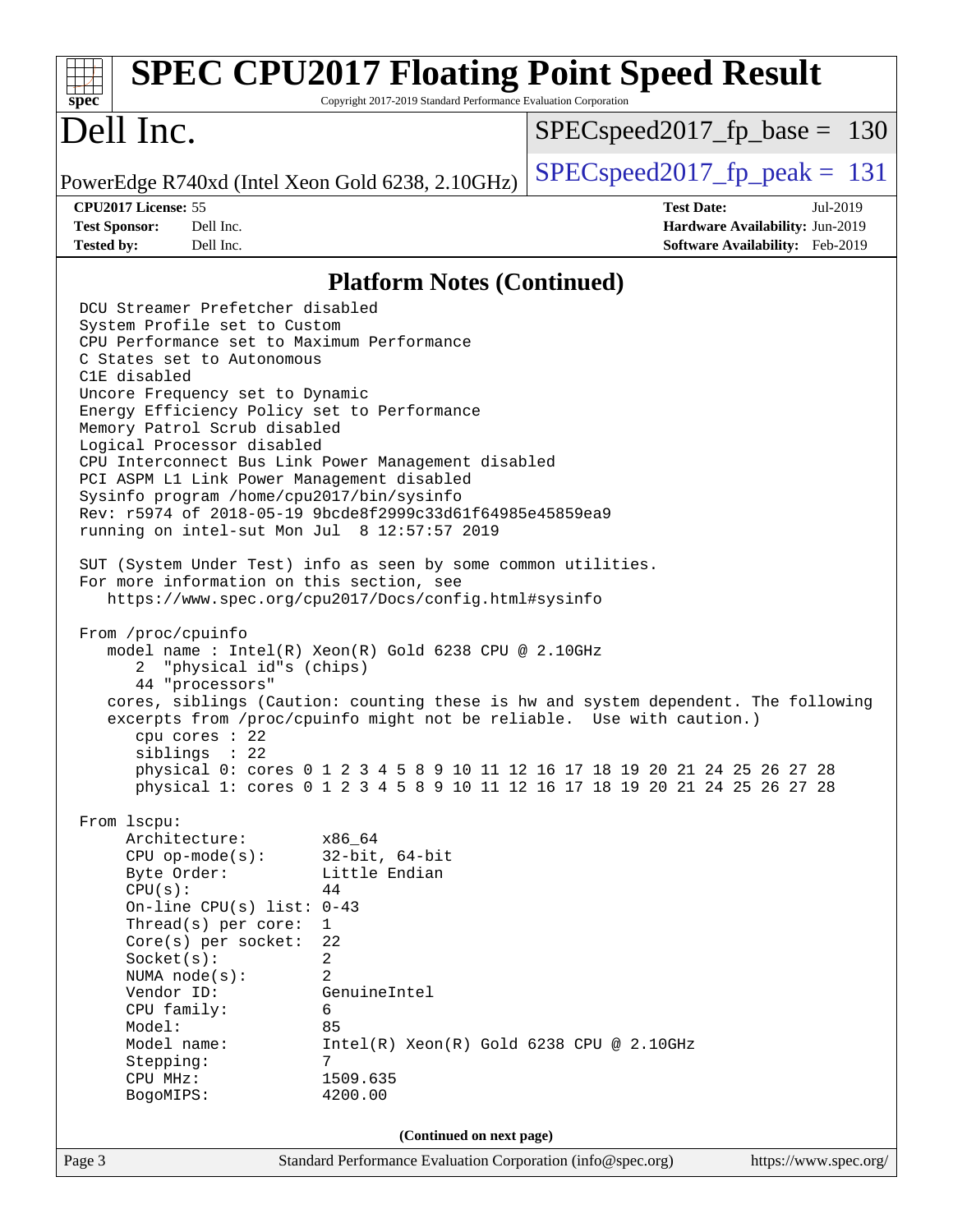| <b>SPEC CPU2017 Floating Point Speed Result</b><br>Copyright 2017-2019 Standard Performance Evaluation Corporation<br>spec <sup>®</sup>                                                                                                                                                                                                                                                                                                                                                                                                                                                                                                                                                                                                                                                                                                                                                                                                                                                                                                                                                                                                                                                                                                                                                                                                                                                                                                                                                                                                                                                                                                                                                                                                                                                                                                                |                                                                                                                                                                                                                                         |
|--------------------------------------------------------------------------------------------------------------------------------------------------------------------------------------------------------------------------------------------------------------------------------------------------------------------------------------------------------------------------------------------------------------------------------------------------------------------------------------------------------------------------------------------------------------------------------------------------------------------------------------------------------------------------------------------------------------------------------------------------------------------------------------------------------------------------------------------------------------------------------------------------------------------------------------------------------------------------------------------------------------------------------------------------------------------------------------------------------------------------------------------------------------------------------------------------------------------------------------------------------------------------------------------------------------------------------------------------------------------------------------------------------------------------------------------------------------------------------------------------------------------------------------------------------------------------------------------------------------------------------------------------------------------------------------------------------------------------------------------------------------------------------------------------------------------------------------------------------|-----------------------------------------------------------------------------------------------------------------------------------------------------------------------------------------------------------------------------------------|
| Dell Inc.                                                                                                                                                                                                                                                                                                                                                                                                                                                                                                                                                                                                                                                                                                                                                                                                                                                                                                                                                                                                                                                                                                                                                                                                                                                                                                                                                                                                                                                                                                                                                                                                                                                                                                                                                                                                                                              | $SPEC speed2017_fp\_base = 130$                                                                                                                                                                                                         |
| PowerEdge R740xd (Intel Xeon Gold 6238, 2.10GHz)                                                                                                                                                                                                                                                                                                                                                                                                                                                                                                                                                                                                                                                                                                                                                                                                                                                                                                                                                                                                                                                                                                                                                                                                                                                                                                                                                                                                                                                                                                                                                                                                                                                                                                                                                                                                       | $SPEC speed2017_fp\_peak = 131$                                                                                                                                                                                                         |
| CPU2017 License: 55<br><b>Test Sponsor:</b><br>Dell Inc.<br><b>Tested by:</b><br>Dell Inc.                                                                                                                                                                                                                                                                                                                                                                                                                                                                                                                                                                                                                                                                                                                                                                                                                                                                                                                                                                                                                                                                                                                                                                                                                                                                                                                                                                                                                                                                                                                                                                                                                                                                                                                                                             | <b>Test Date:</b><br>Jul-2019<br>Hardware Availability: Jun-2019<br>Software Availability: Feb-2019                                                                                                                                     |
| <b>Platform Notes (Continued)</b>                                                                                                                                                                                                                                                                                                                                                                                                                                                                                                                                                                                                                                                                                                                                                                                                                                                                                                                                                                                                                                                                                                                                                                                                                                                                                                                                                                                                                                                                                                                                                                                                                                                                                                                                                                                                                      |                                                                                                                                                                                                                                         |
| Virtualization:<br>$VT - x$<br>Lld cache:<br>32K<br>Lli cache:<br>32K<br>L2 cache:<br>1024K<br>30976K<br>L3 cache:<br>NUMA node0 CPU(s):<br>NUMA nodel CPU(s):<br>Flags:<br>pat pse36 clflush dts acpi mmx fxsr sse sse2 ss ht tm pbe syscall nx pdpe1gb rdtscp<br>lm constant_tsc art arch_perfmon pebs bts rep_good nopl xtopology nonstop_tsc cpuid<br>aperfmperf pni pclmulqdq dtes64 monitor ds_cpl vmx smx est tm2 ssse3 sdbg fma cx16<br>xtpr pdcm pcid dca sse4_1 sse4_2 x2apic movbe popcnt aes xsave avx f16c rdrand<br>lahf_lm abm 3dnowprefetch cpuid_fault epb cat_13 cdp_13 invpcid_single intel_ppin<br>ssbd mba ibrs ibpb stibp ibrs_enhanced tpr_shadow vnmi flexpriority ept vpid<br>fsgsbase tsc_adjust bmil hle avx2 smep bmi2 erms invpcid rtm cqm mpx rdt_a avx512f<br>avx512dq rdseed adx smap clflushopt clwb intel_pt avx512cd avx512bw avx512vl<br>xsaveopt xsavec xgetbvl xsaves cqm_llc cqm_occup_llc cqm_mbm_total cqm_mbm_local<br>dtherm ida arat pln pts pku ospke avx512_vnni flush_lld arch_capabilities<br>/proc/cpuinfo cache data<br>cache size : 30976 KB<br>From numactl --hardware WARNING: a numactl 'node' might or might not correspond to a<br>physical chip.<br>$available: 2 nodes (0-1)$<br>node 0 cpus: 0 2 4 6 8 10 12 14 16 18 20 22 24 26 28 30 32 34 36 38 40 42<br>node 0 size: 191893 MB<br>node 0 free: 186218 MB<br>node 1 cpus: 1 3 5 7 9 11 13 15 17 19 21 23 25 27 29 31 33 35 37 39 41 43<br>node 1 size: 193530 MB<br>node 1 free: 191177 MB<br>node distances:<br>node<br>$\overline{0}$<br>$\mathbf{1}$<br>0:<br>10<br>21<br>1:<br>21<br>10<br>From /proc/meminfo<br>MemTotal:<br>394674452 kB<br>HugePages_Total:<br>0<br>Hugepagesize:<br>2048 kB<br>/usr/bin/lsb_release -d<br>Ubuntu 18.04.2 LTS<br>From /etc/*release* /etc/*version*<br>debian_version: buster/sid<br>os-release: | 0, 2, 4, 6, 8, 10, 12, 14, 16, 18, 20, 22, 24, 26, 28, 30, 32, 34, 36, 38, 40, 42<br>1, 3, 5, 7, 9, 11, 13, 15, 17, 19, 21, 23, 25, 27, 29, 31, 33, 35, 37, 39, 41, 43<br>fpu vme de pse tsc msr pae mce cx8 apic sep mtrr pge mca cmov |
| (Continued on next page)                                                                                                                                                                                                                                                                                                                                                                                                                                                                                                                                                                                                                                                                                                                                                                                                                                                                                                                                                                                                                                                                                                                                                                                                                                                                                                                                                                                                                                                                                                                                                                                                                                                                                                                                                                                                                               |                                                                                                                                                                                                                                         |
| Standard Performance Evaluation Corporation (info@spec.org)<br>Page 4                                                                                                                                                                                                                                                                                                                                                                                                                                                                                                                                                                                                                                                                                                                                                                                                                                                                                                                                                                                                                                                                                                                                                                                                                                                                                                                                                                                                                                                                                                                                                                                                                                                                                                                                                                                  | https://www.spec.org/                                                                                                                                                                                                                   |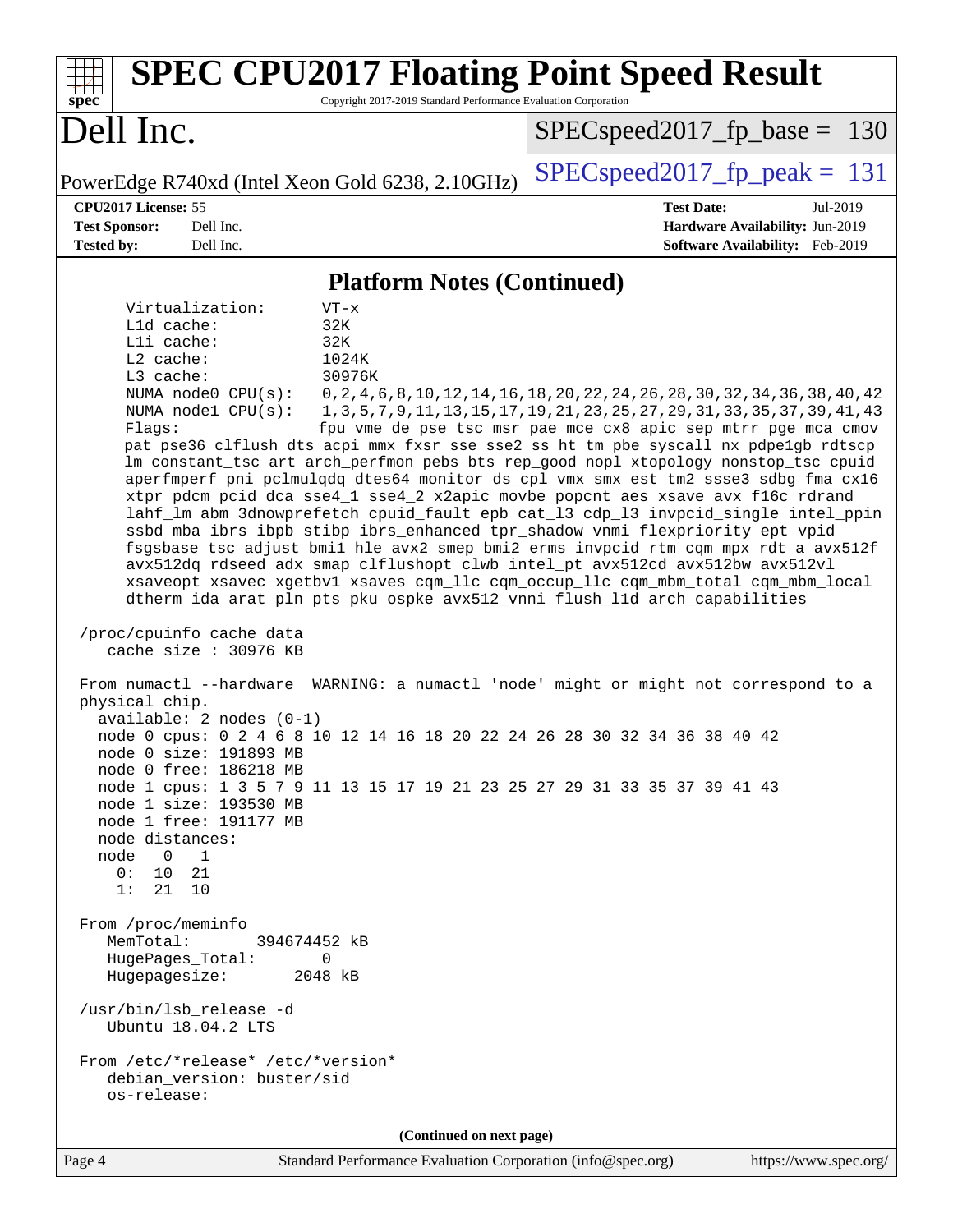| <b>SPEC CPU2017 Floating Point Speed Result</b><br>Copyright 2017-2019 Standard Performance Evaluation Corporation<br>$spec^*$                                                                                                                                                                                                                                                                                                                                                                                                                                                                                                                                                                                                                                                                                                                                                                                                                                                                                                                                                                                                                                                                                                                                                                                                 |                                                                                                     |
|--------------------------------------------------------------------------------------------------------------------------------------------------------------------------------------------------------------------------------------------------------------------------------------------------------------------------------------------------------------------------------------------------------------------------------------------------------------------------------------------------------------------------------------------------------------------------------------------------------------------------------------------------------------------------------------------------------------------------------------------------------------------------------------------------------------------------------------------------------------------------------------------------------------------------------------------------------------------------------------------------------------------------------------------------------------------------------------------------------------------------------------------------------------------------------------------------------------------------------------------------------------------------------------------------------------------------------|-----------------------------------------------------------------------------------------------------|
| Dell Inc.                                                                                                                                                                                                                                                                                                                                                                                                                                                                                                                                                                                                                                                                                                                                                                                                                                                                                                                                                                                                                                                                                                                                                                                                                                                                                                                      | $SPEC speed2017_fp\_base = 130$                                                                     |
| PowerEdge R740xd (Intel Xeon Gold 6238, 2.10GHz)                                                                                                                                                                                                                                                                                                                                                                                                                                                                                                                                                                                                                                                                                                                                                                                                                                                                                                                                                                                                                                                                                                                                                                                                                                                                               | $SPEC speed2017_fp_peak = 131$                                                                      |
| CPU2017 License: 55<br><b>Test Sponsor:</b><br>Dell Inc.<br><b>Tested by:</b><br>Dell Inc.                                                                                                                                                                                                                                                                                                                                                                                                                                                                                                                                                                                                                                                                                                                                                                                                                                                                                                                                                                                                                                                                                                                                                                                                                                     | <b>Test Date:</b><br>Jul-2019<br>Hardware Availability: Jun-2019<br>Software Availability: Feb-2019 |
| <b>Platform Notes (Continued)</b>                                                                                                                                                                                                                                                                                                                                                                                                                                                                                                                                                                                                                                                                                                                                                                                                                                                                                                                                                                                                                                                                                                                                                                                                                                                                                              |                                                                                                     |
| NAME="Ubuntu"<br>VERSION="18.04.2 LTS (Bionic Beaver)"<br>ID=ubuntu<br>ID LIKE=debian<br>PRETTY_NAME="Ubuntu 18.04.2 LTS"<br>VERSION ID="18.04"<br>HOME_URL="https://www.ubuntu.com/"<br>SUPPORT_URL="https://help.ubuntu.com/"<br>uname $-a$ :<br>Linux intel-sut 4.15.0-45-generic #48-Ubuntu SMP Tue Jan 29 16:28:13 UTC 2019 x86_64<br>x86_64 x86_64 GNU/Linux<br>Kernel self-reported vulnerability status:<br>CVE-2017-5754 (Meltdown):<br>Not affected<br>CVE-2017-5753 (Spectre variant 1): Mitigation: __user pointer sanitization<br>CVE-2017-5715 (Spectre variant 2): Mitigation: Enhanced IBRS, IBPB<br>run-level 5 Jul 8 09:34<br>SPEC is set to: /home/cpu2017<br>Filesystem<br>Type Size Used Avail Use% Mounted on<br>/dev/sda2<br>ext4 439G<br>30G 387G<br>$8\frac{3}{2}$ /<br>Additional information from dmidecode follows. WARNING: Use caution when you interpret<br>this section. The 'dmidecode' program reads system data which is "intended to allow<br>hardware to be accurately determined", but the intent may not be met, as there are<br>frequent changes to hardware, firmware, and the "DMTF SMBIOS" standard.<br>BIOS Dell Inc. 2.2.11 06/13/2019<br>Memory:<br>12x 00AD00B300AD HMA84GR7CJR4N-WM 32 GB 2 rank 2933<br>12x Not Specified Not Specified<br>(End of data from sysinfo program) |                                                                                                     |
| <b>Compiler Version Notes</b>                                                                                                                                                                                                                                                                                                                                                                                                                                                                                                                                                                                                                                                                                                                                                                                                                                                                                                                                                                                                                                                                                                                                                                                                                                                                                                  |                                                                                                     |
| CC 619.1bm_s(base, peak) 638.imagick_s(base, peak) 644.nab_s(base, peak)                                                                                                                                                                                                                                                                                                                                                                                                                                                                                                                                                                                                                                                                                                                                                                                                                                                                                                                                                                                                                                                                                                                                                                                                                                                       |                                                                                                     |
| Intel(R) C Intel(R) 64 Compiler for applications running on Intel(R) 64,<br>Version 19.0.1.144 Build 20181018<br>Copyright (C) 1985-2018 Intel Corporation. All rights reserved.                                                                                                                                                                                                                                                                                                                                                                                                                                                                                                                                                                                                                                                                                                                                                                                                                                                                                                                                                                                                                                                                                                                                               |                                                                                                     |
| (Continued on next page)                                                                                                                                                                                                                                                                                                                                                                                                                                                                                                                                                                                                                                                                                                                                                                                                                                                                                                                                                                                                                                                                                                                                                                                                                                                                                                       |                                                                                                     |
| Page 5<br>Standard Performance Evaluation Corporation (info@spec.org)                                                                                                                                                                                                                                                                                                                                                                                                                                                                                                                                                                                                                                                                                                                                                                                                                                                                                                                                                                                                                                                                                                                                                                                                                                                          | https://www.spec.org/                                                                               |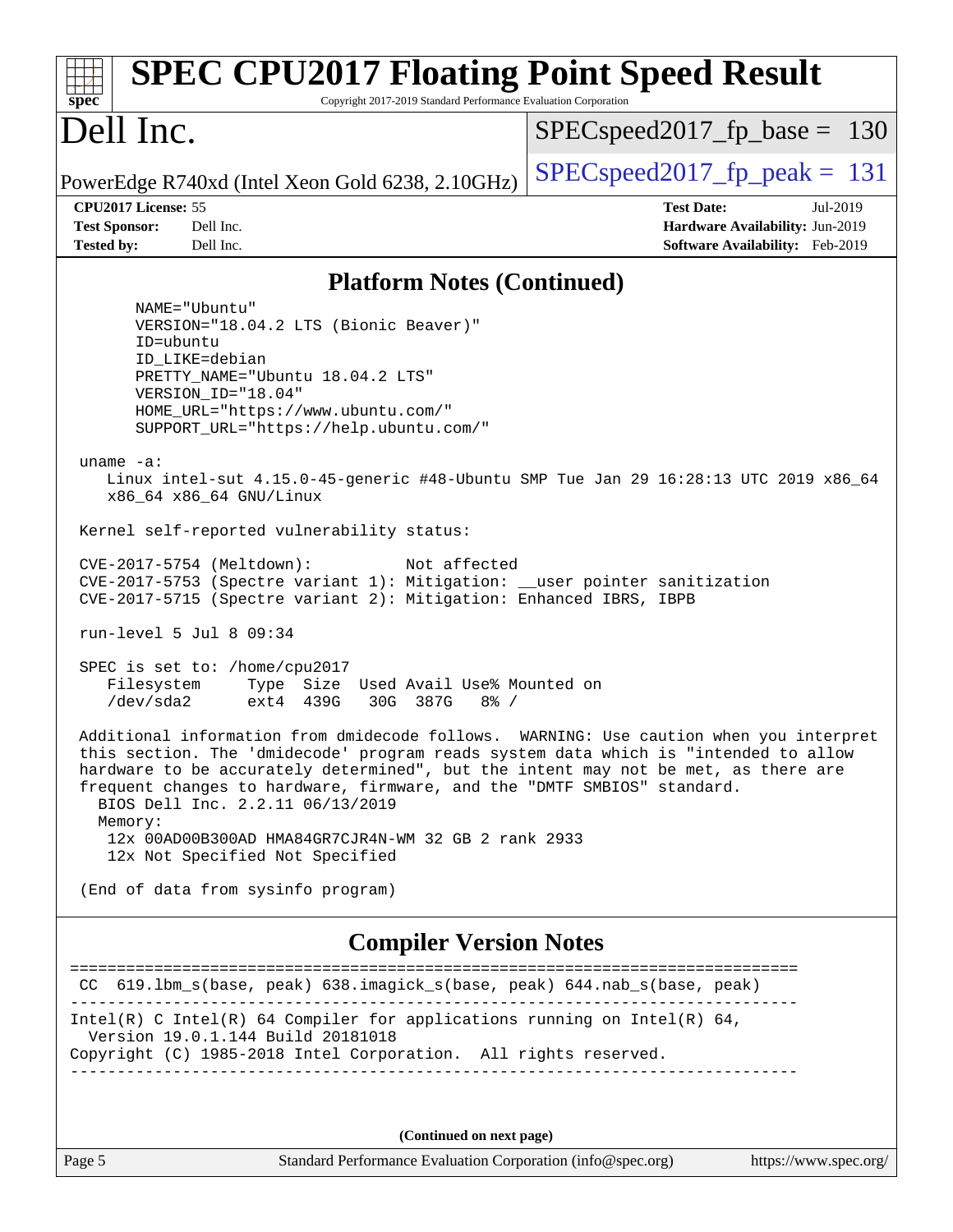#### **[spec](http://www.spec.org/) [SPEC CPU2017 Floating Point Speed Result](http://www.spec.org/auto/cpu2017/Docs/result-fields.html#SPECCPU2017FloatingPointSpeedResult)** Copyright 2017-2019 Standard Performance Evaluation Corporation Dell Inc. [SPECspeed2017\\_fp\\_base =](http://www.spec.org/auto/cpu2017/Docs/result-fields.html#SPECspeed2017fpbase) 130

PowerEdge R740xd (Intel Xeon Gold 6238, 2.10GHz)  $\left|$  [SPECspeed2017\\_fp\\_peak =](http://www.spec.org/auto/cpu2017/Docs/result-fields.html#SPECspeed2017fppeak) 131

**[CPU2017 License:](http://www.spec.org/auto/cpu2017/Docs/result-fields.html#CPU2017License)** 55 **[Test Date:](http://www.spec.org/auto/cpu2017/Docs/result-fields.html#TestDate)** Jul-2019 **[Test Sponsor:](http://www.spec.org/auto/cpu2017/Docs/result-fields.html#TestSponsor)** Dell Inc. **[Hardware Availability:](http://www.spec.org/auto/cpu2017/Docs/result-fields.html#HardwareAvailability)** Jun-2019 **[Tested by:](http://www.spec.org/auto/cpu2017/Docs/result-fields.html#Testedby)** Dell Inc. **[Software Availability:](http://www.spec.org/auto/cpu2017/Docs/result-fields.html#SoftwareAvailability)** Feb-2019

#### **[Compiler Version Notes \(Continued\)](http://www.spec.org/auto/cpu2017/Docs/result-fields.html#CompilerVersionNotes)**

| Page 6                            | Standard Performance Evaluation Corporation (info@spec.org)<br>https://www.spec.org/                                                                                                     |
|-----------------------------------|------------------------------------------------------------------------------------------------------------------------------------------------------------------------------------------|
|                                   | (Continued on next page)                                                                                                                                                                 |
|                                   | $Intel(R)$ Fortran Intel(R) 64 Compiler for applications running on Intel(R)<br>64, Version 19.0.1.144 Build 20181018<br>Copyright (C) 1985-2018 Intel Corporation. All rights reserved. |
| CC                                | $621.wrf_s(peak)$ $628.pop2_s(peak)$                                                                                                                                                     |
|                                   | Copyright (C) 1985-2018 Intel Corporation. All rights reserved.                                                                                                                          |
| Version 19.0.1.144 Build 20181018 | Copyright (C) 1985-2018 Intel Corporation. All rights reserved.<br>Intel(R) C Intel(R) 64 Compiler for applications running on Intel(R) 64,                                              |
|                                   | $Intel(R)$ Fortran Intel(R) 64 Compiler for applications running on Intel(R)<br>64, Version 19.0.1.144 Build 20181018                                                                    |
|                                   | CC 621.wrf_s(base) 627.cam4_s(base, peak) 628.pop2_s(base)                                                                                                                               |
|                                   | $Intel(R)$ Fortran Intel(R) 64 Compiler for applications running on Intel(R)<br>64, Version 19.0.1.144 Build 20181018<br>Copyright (C) 1985-2018 Intel Corporation. All rights reserved. |
| FC                                | 603.bwaves_s(peak) 649.fotonik3d_s(peak)                                                                                                                                                 |
|                                   | Copyright (C) 1985-2018 Intel Corporation. All rights reserved.                                                                                                                          |
|                                   | $Intel(R)$ Fortran Intel(R) 64 Compiler for applications running on Intel(R)<br>64, Version 19.0.1.144 Build 20181018                                                                    |
|                                   | FC 603.bwaves_s(base) 649.fotonik3d_s(base) 654.roms_s(base, peak)                                                                                                                       |
|                                   | 64, Version 19.0.1.144 Build 20181018<br>Copyright (C) 1985-2018 Intel Corporation. All rights reserved.                                                                                 |
| Version 19.0.1.144 Build 20181018 | Copyright (C) 1985-2018 Intel Corporation. All rights reserved.<br>$Intel(R)$ Fortran Intel(R) 64 Compiler for applications running on Intel(R)                                          |
| Version 19.0.1.144 Build 20181018 | Copyright (C) 1985-2018 Intel Corporation. All rights reserved.<br>Intel(R) C Intel(R) 64 Compiler for applications running on Intel(R) 64,                                              |
|                                   | Intel(R) $C++$ Intel(R) 64 Compiler for applications running on Intel(R) 64,                                                                                                             |
| FC 607.cactuBSSN_s(base, peak)    |                                                                                                                                                                                          |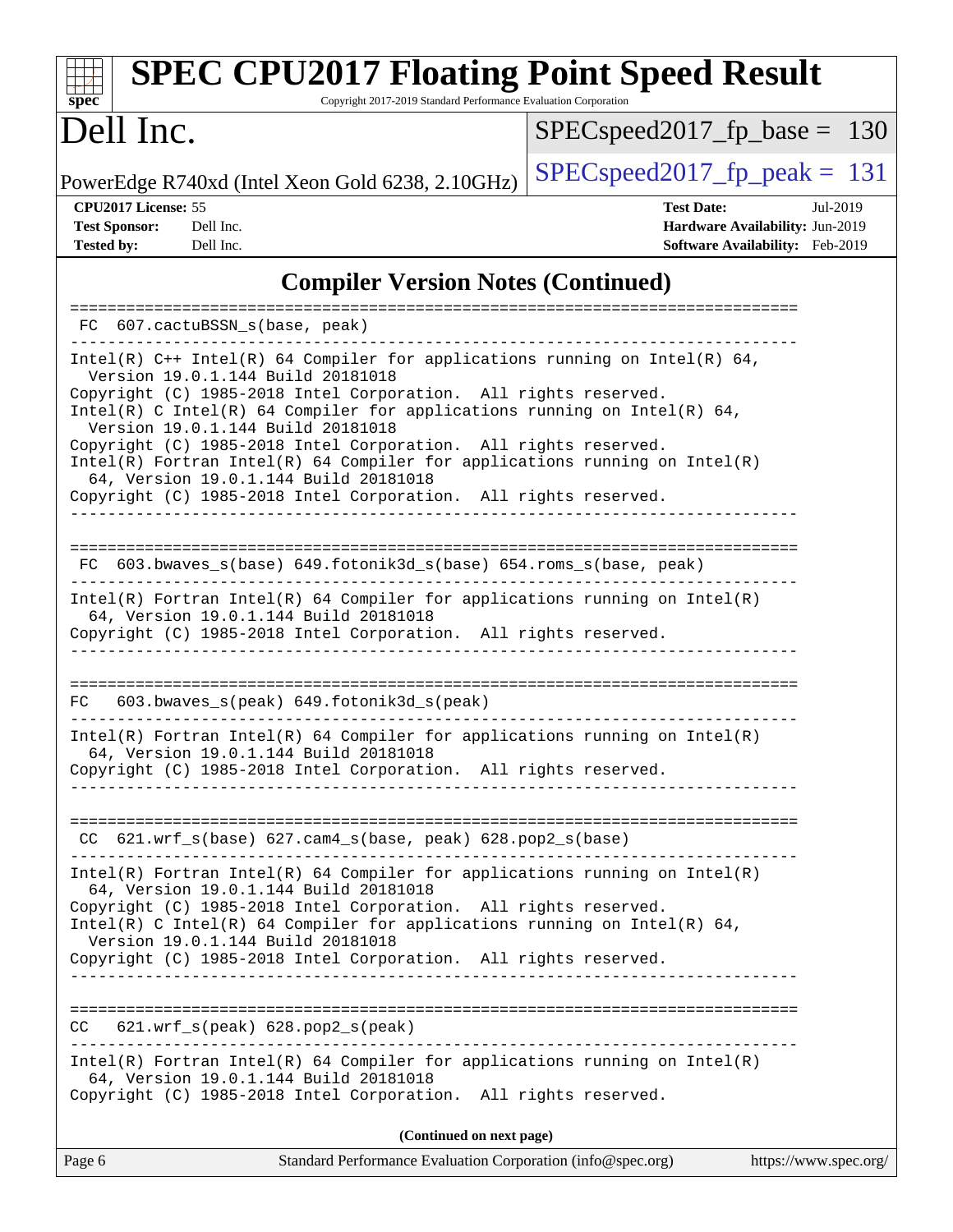# **[SPEC CPU2017 Floating Point Speed Result](http://www.spec.org/auto/cpu2017/Docs/result-fields.html#SPECCPU2017FloatingPointSpeedResult)**

Copyright 2017-2019 Standard Performance Evaluation Corporation

# Dell Inc.

**[spec](http://www.spec.org/)**

SPECspeed2017 fp base =  $130$ 

PowerEdge R740xd (Intel Xeon Gold 6238, 2.10GHz)  $\left|$  [SPECspeed2017\\_fp\\_peak =](http://www.spec.org/auto/cpu2017/Docs/result-fields.html#SPECspeed2017fppeak) 131

**[CPU2017 License:](http://www.spec.org/auto/cpu2017/Docs/result-fields.html#CPU2017License)** 55 **[Test Date:](http://www.spec.org/auto/cpu2017/Docs/result-fields.html#TestDate)** Jul-2019 **[Test Sponsor:](http://www.spec.org/auto/cpu2017/Docs/result-fields.html#TestSponsor)** Dell Inc. **[Hardware Availability:](http://www.spec.org/auto/cpu2017/Docs/result-fields.html#HardwareAvailability)** Jun-2019 **[Tested by:](http://www.spec.org/auto/cpu2017/Docs/result-fields.html#Testedby)** Dell Inc. **[Software Availability:](http://www.spec.org/auto/cpu2017/Docs/result-fields.html#SoftwareAvailability)** Feb-2019

#### **[Compiler Version Notes \(Continued\)](http://www.spec.org/auto/cpu2017/Docs/result-fields.html#CompilerVersionNotes)**

Intel(R) C Intel(R) 64 Compiler for applications running on Intel(R)  $64$ , Version 19.0.1.144 Build 20181018 Copyright (C) 1985-2018 Intel Corporation. All rights reserved. ------------------------------------------------------------------------------

**[Base Compiler Invocation](http://www.spec.org/auto/cpu2017/Docs/result-fields.html#BaseCompilerInvocation)**

[C benchmarks](http://www.spec.org/auto/cpu2017/Docs/result-fields.html#Cbenchmarks): [icc -m64 -std=c11](http://www.spec.org/cpu2017/results/res2019q3/cpu2017-20190805-16526.flags.html#user_CCbase_intel_icc_64bit_c11_33ee0cdaae7deeeab2a9725423ba97205ce30f63b9926c2519791662299b76a0318f32ddfffdc46587804de3178b4f9328c46fa7c2b0cd779d7a61945c91cd35)

[Fortran benchmarks](http://www.spec.org/auto/cpu2017/Docs/result-fields.html#Fortranbenchmarks): [ifort -m64](http://www.spec.org/cpu2017/results/res2019q3/cpu2017-20190805-16526.flags.html#user_FCbase_intel_ifort_64bit_24f2bb282fbaeffd6157abe4f878425411749daecae9a33200eee2bee2fe76f3b89351d69a8130dd5949958ce389cf37ff59a95e7a40d588e8d3a57e0c3fd751)

[Benchmarks using both Fortran and C](http://www.spec.org/auto/cpu2017/Docs/result-fields.html#BenchmarksusingbothFortranandC): [ifort -m64](http://www.spec.org/cpu2017/results/res2019q3/cpu2017-20190805-16526.flags.html#user_CC_FCbase_intel_ifort_64bit_24f2bb282fbaeffd6157abe4f878425411749daecae9a33200eee2bee2fe76f3b89351d69a8130dd5949958ce389cf37ff59a95e7a40d588e8d3a57e0c3fd751) [icc -m64 -std=c11](http://www.spec.org/cpu2017/results/res2019q3/cpu2017-20190805-16526.flags.html#user_CC_FCbase_intel_icc_64bit_c11_33ee0cdaae7deeeab2a9725423ba97205ce30f63b9926c2519791662299b76a0318f32ddfffdc46587804de3178b4f9328c46fa7c2b0cd779d7a61945c91cd35)

[Benchmarks using Fortran, C, and C++:](http://www.spec.org/auto/cpu2017/Docs/result-fields.html#BenchmarksusingFortranCandCXX) [icpc -m64](http://www.spec.org/cpu2017/results/res2019q3/cpu2017-20190805-16526.flags.html#user_CC_CXX_FCbase_intel_icpc_64bit_4ecb2543ae3f1412ef961e0650ca070fec7b7afdcd6ed48761b84423119d1bf6bdf5cad15b44d48e7256388bc77273b966e5eb805aefd121eb22e9299b2ec9d9) [icc -m64 -std=c11](http://www.spec.org/cpu2017/results/res2019q3/cpu2017-20190805-16526.flags.html#user_CC_CXX_FCbase_intel_icc_64bit_c11_33ee0cdaae7deeeab2a9725423ba97205ce30f63b9926c2519791662299b76a0318f32ddfffdc46587804de3178b4f9328c46fa7c2b0cd779d7a61945c91cd35) [ifort -m64](http://www.spec.org/cpu2017/results/res2019q3/cpu2017-20190805-16526.flags.html#user_CC_CXX_FCbase_intel_ifort_64bit_24f2bb282fbaeffd6157abe4f878425411749daecae9a33200eee2bee2fe76f3b89351d69a8130dd5949958ce389cf37ff59a95e7a40d588e8d3a57e0c3fd751)

#### **[Base Portability Flags](http://www.spec.org/auto/cpu2017/Docs/result-fields.html#BasePortabilityFlags)**

 603.bwaves\_s: [-DSPEC\\_LP64](http://www.spec.org/cpu2017/results/res2019q3/cpu2017-20190805-16526.flags.html#suite_basePORTABILITY603_bwaves_s_DSPEC_LP64) 607.cactuBSSN\_s: [-DSPEC\\_LP64](http://www.spec.org/cpu2017/results/res2019q3/cpu2017-20190805-16526.flags.html#suite_basePORTABILITY607_cactuBSSN_s_DSPEC_LP64) 619.lbm\_s: [-DSPEC\\_LP64](http://www.spec.org/cpu2017/results/res2019q3/cpu2017-20190805-16526.flags.html#suite_basePORTABILITY619_lbm_s_DSPEC_LP64) 621.wrf\_s: [-DSPEC\\_LP64](http://www.spec.org/cpu2017/results/res2019q3/cpu2017-20190805-16526.flags.html#suite_basePORTABILITY621_wrf_s_DSPEC_LP64) [-DSPEC\\_CASE\\_FLAG](http://www.spec.org/cpu2017/results/res2019q3/cpu2017-20190805-16526.flags.html#b621.wrf_s_baseCPORTABILITY_DSPEC_CASE_FLAG) [-convert big\\_endian](http://www.spec.org/cpu2017/results/res2019q3/cpu2017-20190805-16526.flags.html#user_baseFPORTABILITY621_wrf_s_convert_big_endian_c3194028bc08c63ac5d04de18c48ce6d347e4e562e8892b8bdbdc0214820426deb8554edfa529a3fb25a586e65a3d812c835984020483e7e73212c4d31a38223) 627.cam4\_s: [-DSPEC\\_LP64](http://www.spec.org/cpu2017/results/res2019q3/cpu2017-20190805-16526.flags.html#suite_basePORTABILITY627_cam4_s_DSPEC_LP64) [-DSPEC\\_CASE\\_FLAG](http://www.spec.org/cpu2017/results/res2019q3/cpu2017-20190805-16526.flags.html#b627.cam4_s_baseCPORTABILITY_DSPEC_CASE_FLAG) 628.pop2\_s: [-DSPEC\\_LP64](http://www.spec.org/cpu2017/results/res2019q3/cpu2017-20190805-16526.flags.html#suite_basePORTABILITY628_pop2_s_DSPEC_LP64) [-DSPEC\\_CASE\\_FLAG](http://www.spec.org/cpu2017/results/res2019q3/cpu2017-20190805-16526.flags.html#b628.pop2_s_baseCPORTABILITY_DSPEC_CASE_FLAG) [-convert big\\_endian](http://www.spec.org/cpu2017/results/res2019q3/cpu2017-20190805-16526.flags.html#user_baseFPORTABILITY628_pop2_s_convert_big_endian_c3194028bc08c63ac5d04de18c48ce6d347e4e562e8892b8bdbdc0214820426deb8554edfa529a3fb25a586e65a3d812c835984020483e7e73212c4d31a38223) [-assume byterecl](http://www.spec.org/cpu2017/results/res2019q3/cpu2017-20190805-16526.flags.html#user_baseFPORTABILITY628_pop2_s_assume_byterecl_7e47d18b9513cf18525430bbf0f2177aa9bf368bc7a059c09b2c06a34b53bd3447c950d3f8d6c70e3faf3a05c8557d66a5798b567902e8849adc142926523472) 638.imagick\_s: [-DSPEC\\_LP64](http://www.spec.org/cpu2017/results/res2019q3/cpu2017-20190805-16526.flags.html#suite_basePORTABILITY638_imagick_s_DSPEC_LP64) 644.nab\_s: [-DSPEC\\_LP64](http://www.spec.org/cpu2017/results/res2019q3/cpu2017-20190805-16526.flags.html#suite_basePORTABILITY644_nab_s_DSPEC_LP64) 649.fotonik3d\_s: [-DSPEC\\_LP64](http://www.spec.org/cpu2017/results/res2019q3/cpu2017-20190805-16526.flags.html#suite_basePORTABILITY649_fotonik3d_s_DSPEC_LP64) 654.roms\_s: [-DSPEC\\_LP64](http://www.spec.org/cpu2017/results/res2019q3/cpu2017-20190805-16526.flags.html#suite_basePORTABILITY654_roms_s_DSPEC_LP64)

### **[Base Optimization Flags](http://www.spec.org/auto/cpu2017/Docs/result-fields.html#BaseOptimizationFlags)**

[C benchmarks](http://www.spec.org/auto/cpu2017/Docs/result-fields.html#Cbenchmarks):

[-xCORE-AVX512](http://www.spec.org/cpu2017/results/res2019q3/cpu2017-20190805-16526.flags.html#user_CCbase_f-xCORE-AVX512) [-ipo](http://www.spec.org/cpu2017/results/res2019q3/cpu2017-20190805-16526.flags.html#user_CCbase_f-ipo) [-O3](http://www.spec.org/cpu2017/results/res2019q3/cpu2017-20190805-16526.flags.html#user_CCbase_f-O3) [-no-prec-div](http://www.spec.org/cpu2017/results/res2019q3/cpu2017-20190805-16526.flags.html#user_CCbase_f-no-prec-div) [-qopt-prefetch](http://www.spec.org/cpu2017/results/res2019q3/cpu2017-20190805-16526.flags.html#user_CCbase_f-qopt-prefetch) [-ffinite-math-only](http://www.spec.org/cpu2017/results/res2019q3/cpu2017-20190805-16526.flags.html#user_CCbase_f_finite_math_only_cb91587bd2077682c4b38af759c288ed7c732db004271a9512da14a4f8007909a5f1427ecbf1a0fb78ff2a814402c6114ac565ca162485bbcae155b5e4258871) [-qopt-mem-layout-trans=4](http://www.spec.org/cpu2017/results/res2019q3/cpu2017-20190805-16526.flags.html#user_CCbase_f-qopt-mem-layout-trans_fa39e755916c150a61361b7846f310bcdf6f04e385ef281cadf3647acec3f0ae266d1a1d22d972a7087a248fd4e6ca390a3634700869573d231a252c784941a8) [-qopenmp](http://www.spec.org/cpu2017/results/res2019q3/cpu2017-20190805-16526.flags.html#user_CCbase_qopenmp_16be0c44f24f464004c6784a7acb94aca937f053568ce72f94b139a11c7c168634a55f6653758ddd83bcf7b8463e8028bb0b48b77bcddc6b78d5d95bb1df2967) [-DSPEC\\_OPENMP](http://www.spec.org/cpu2017/results/res2019q3/cpu2017-20190805-16526.flags.html#suite_CCbase_DSPEC_OPENMP)

[Fortran benchmarks](http://www.spec.org/auto/cpu2017/Docs/result-fields.html#Fortranbenchmarks):

[-DSPEC\\_OPENMP](http://www.spec.org/cpu2017/results/res2019q3/cpu2017-20190805-16526.flags.html#suite_FCbase_DSPEC_OPENMP) [-xCORE-AVX512](http://www.spec.org/cpu2017/results/res2019q3/cpu2017-20190805-16526.flags.html#user_FCbase_f-xCORE-AVX512) [-ipo](http://www.spec.org/cpu2017/results/res2019q3/cpu2017-20190805-16526.flags.html#user_FCbase_f-ipo) [-O3](http://www.spec.org/cpu2017/results/res2019q3/cpu2017-20190805-16526.flags.html#user_FCbase_f-O3) [-no-prec-div](http://www.spec.org/cpu2017/results/res2019q3/cpu2017-20190805-16526.flags.html#user_FCbase_f-no-prec-div) [-qopt-prefetch](http://www.spec.org/cpu2017/results/res2019q3/cpu2017-20190805-16526.flags.html#user_FCbase_f-qopt-prefetch)

**(Continued on next page)**

Page 7 Standard Performance Evaluation Corporation [\(info@spec.org\)](mailto:info@spec.org) <https://www.spec.org/>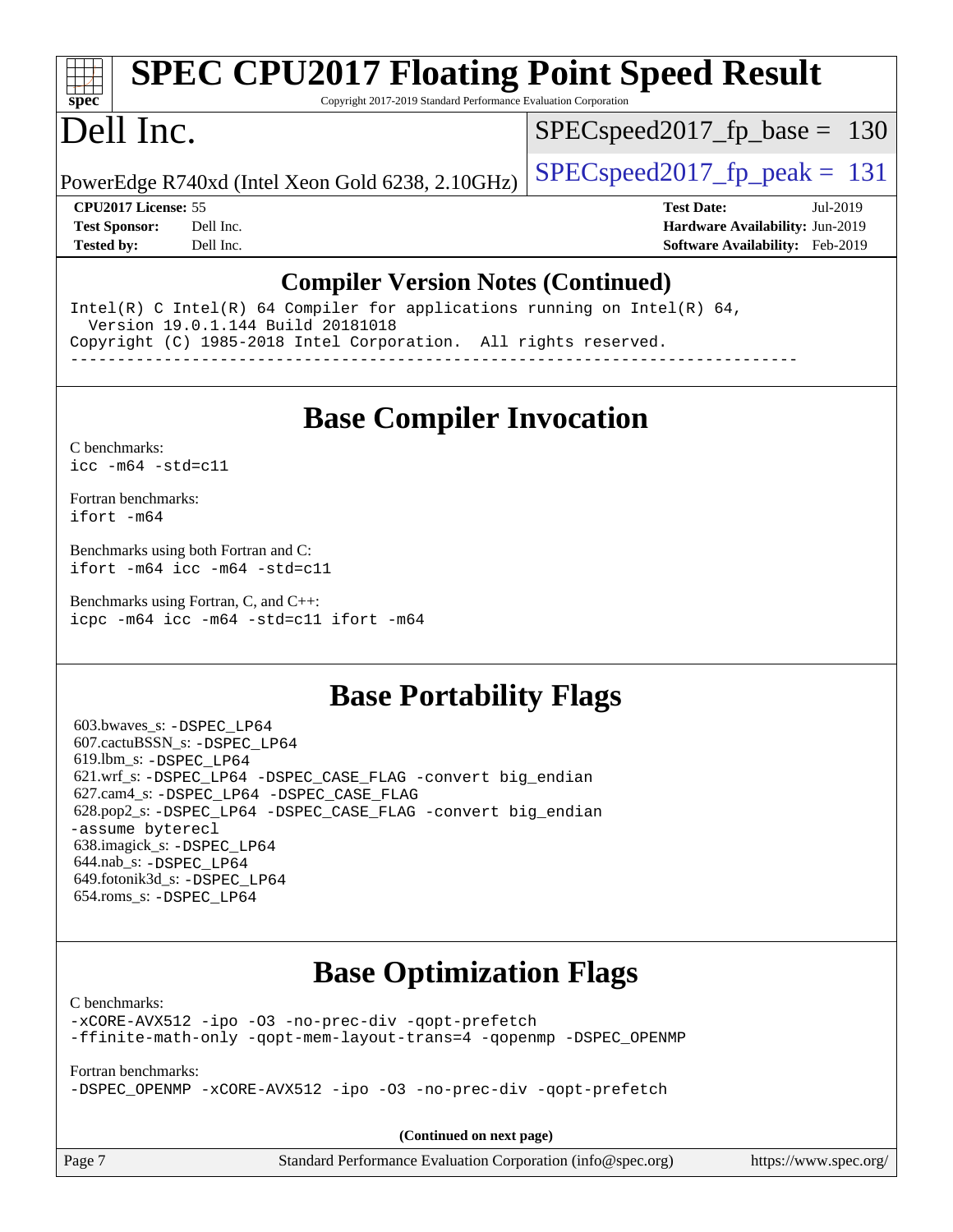# **[spec](http://www.spec.org/)**

# **[SPEC CPU2017 Floating Point Speed Result](http://www.spec.org/auto/cpu2017/Docs/result-fields.html#SPECCPU2017FloatingPointSpeedResult)**

Copyright 2017-2019 Standard Performance Evaluation Corporation

## Dell Inc.

SPECspeed2017 fp base =  $130$ 

PowerEdge R740xd (Intel Xeon Gold 6238, 2.10GHz)  $\left|$  [SPECspeed2017\\_fp\\_peak =](http://www.spec.org/auto/cpu2017/Docs/result-fields.html#SPECspeed2017fppeak) 131

**[CPU2017 License:](http://www.spec.org/auto/cpu2017/Docs/result-fields.html#CPU2017License)** 55 **[Test Date:](http://www.spec.org/auto/cpu2017/Docs/result-fields.html#TestDate)** Jul-2019 **[Test Sponsor:](http://www.spec.org/auto/cpu2017/Docs/result-fields.html#TestSponsor)** Dell Inc. **[Hardware Availability:](http://www.spec.org/auto/cpu2017/Docs/result-fields.html#HardwareAvailability)** Jun-2019 **[Tested by:](http://www.spec.org/auto/cpu2017/Docs/result-fields.html#Testedby)** Dell Inc. **[Software Availability:](http://www.spec.org/auto/cpu2017/Docs/result-fields.html#SoftwareAvailability)** Feb-2019

## **[Base Optimization Flags \(Continued\)](http://www.spec.org/auto/cpu2017/Docs/result-fields.html#BaseOptimizationFlags)**

[Fortran benchmarks](http://www.spec.org/auto/cpu2017/Docs/result-fields.html#Fortranbenchmarks) (continued):

[-ffinite-math-only](http://www.spec.org/cpu2017/results/res2019q3/cpu2017-20190805-16526.flags.html#user_FCbase_f_finite_math_only_cb91587bd2077682c4b38af759c288ed7c732db004271a9512da14a4f8007909a5f1427ecbf1a0fb78ff2a814402c6114ac565ca162485bbcae155b5e4258871) [-qopt-mem-layout-trans=4](http://www.spec.org/cpu2017/results/res2019q3/cpu2017-20190805-16526.flags.html#user_FCbase_f-qopt-mem-layout-trans_fa39e755916c150a61361b7846f310bcdf6f04e385ef281cadf3647acec3f0ae266d1a1d22d972a7087a248fd4e6ca390a3634700869573d231a252c784941a8) [-qopenmp](http://www.spec.org/cpu2017/results/res2019q3/cpu2017-20190805-16526.flags.html#user_FCbase_qopenmp_16be0c44f24f464004c6784a7acb94aca937f053568ce72f94b139a11c7c168634a55f6653758ddd83bcf7b8463e8028bb0b48b77bcddc6b78d5d95bb1df2967) [-nostandard-realloc-lhs](http://www.spec.org/cpu2017/results/res2019q3/cpu2017-20190805-16526.flags.html#user_FCbase_f_2003_std_realloc_82b4557e90729c0f113870c07e44d33d6f5a304b4f63d4c15d2d0f1fab99f5daaed73bdb9275d9ae411527f28b936061aa8b9c8f2d63842963b95c9dd6426b8a)

[Benchmarks using both Fortran and C](http://www.spec.org/auto/cpu2017/Docs/result-fields.html#BenchmarksusingbothFortranandC):

```
-xCORE-AVX512-ipo-no-prec-div-qopt-prefetch
-ffinite-math-only -qopt-mem-layout-trans=4 -qopenmp -DSPEC_OPENMP
-nostandard-realloc-lhs
```
[Benchmarks using Fortran, C, and C++:](http://www.spec.org/auto/cpu2017/Docs/result-fields.html#BenchmarksusingFortranCandCXX)

[-xCORE-AVX512](http://www.spec.org/cpu2017/results/res2019q3/cpu2017-20190805-16526.flags.html#user_CC_CXX_FCbase_f-xCORE-AVX512) [-ipo](http://www.spec.org/cpu2017/results/res2019q3/cpu2017-20190805-16526.flags.html#user_CC_CXX_FCbase_f-ipo) [-O3](http://www.spec.org/cpu2017/results/res2019q3/cpu2017-20190805-16526.flags.html#user_CC_CXX_FCbase_f-O3) [-no-prec-div](http://www.spec.org/cpu2017/results/res2019q3/cpu2017-20190805-16526.flags.html#user_CC_CXX_FCbase_f-no-prec-div) [-qopt-prefetch](http://www.spec.org/cpu2017/results/res2019q3/cpu2017-20190805-16526.flags.html#user_CC_CXX_FCbase_f-qopt-prefetch) [-ffinite-math-only](http://www.spec.org/cpu2017/results/res2019q3/cpu2017-20190805-16526.flags.html#user_CC_CXX_FCbase_f_finite_math_only_cb91587bd2077682c4b38af759c288ed7c732db004271a9512da14a4f8007909a5f1427ecbf1a0fb78ff2a814402c6114ac565ca162485bbcae155b5e4258871) [-qopt-mem-layout-trans=4](http://www.spec.org/cpu2017/results/res2019q3/cpu2017-20190805-16526.flags.html#user_CC_CXX_FCbase_f-qopt-mem-layout-trans_fa39e755916c150a61361b7846f310bcdf6f04e385ef281cadf3647acec3f0ae266d1a1d22d972a7087a248fd4e6ca390a3634700869573d231a252c784941a8) [-qopenmp](http://www.spec.org/cpu2017/results/res2019q3/cpu2017-20190805-16526.flags.html#user_CC_CXX_FCbase_qopenmp_16be0c44f24f464004c6784a7acb94aca937f053568ce72f94b139a11c7c168634a55f6653758ddd83bcf7b8463e8028bb0b48b77bcddc6b78d5d95bb1df2967) [-DSPEC\\_OPENMP](http://www.spec.org/cpu2017/results/res2019q3/cpu2017-20190805-16526.flags.html#suite_CC_CXX_FCbase_DSPEC_OPENMP) [-nostandard-realloc-lhs](http://www.spec.org/cpu2017/results/res2019q3/cpu2017-20190805-16526.flags.html#user_CC_CXX_FCbase_f_2003_std_realloc_82b4557e90729c0f113870c07e44d33d6f5a304b4f63d4c15d2d0f1fab99f5daaed73bdb9275d9ae411527f28b936061aa8b9c8f2d63842963b95c9dd6426b8a)

#### **[Peak Compiler Invocation](http://www.spec.org/auto/cpu2017/Docs/result-fields.html#PeakCompilerInvocation)**

[C benchmarks](http://www.spec.org/auto/cpu2017/Docs/result-fields.html#Cbenchmarks): [icc -m64 -std=c11](http://www.spec.org/cpu2017/results/res2019q3/cpu2017-20190805-16526.flags.html#user_CCpeak_intel_icc_64bit_c11_33ee0cdaae7deeeab2a9725423ba97205ce30f63b9926c2519791662299b76a0318f32ddfffdc46587804de3178b4f9328c46fa7c2b0cd779d7a61945c91cd35)

[Fortran benchmarks](http://www.spec.org/auto/cpu2017/Docs/result-fields.html#Fortranbenchmarks): [ifort -m64](http://www.spec.org/cpu2017/results/res2019q3/cpu2017-20190805-16526.flags.html#user_FCpeak_intel_ifort_64bit_24f2bb282fbaeffd6157abe4f878425411749daecae9a33200eee2bee2fe76f3b89351d69a8130dd5949958ce389cf37ff59a95e7a40d588e8d3a57e0c3fd751)

[Benchmarks using both Fortran and C](http://www.spec.org/auto/cpu2017/Docs/result-fields.html#BenchmarksusingbothFortranandC): [ifort -m64](http://www.spec.org/cpu2017/results/res2019q3/cpu2017-20190805-16526.flags.html#user_CC_FCpeak_intel_ifort_64bit_24f2bb282fbaeffd6157abe4f878425411749daecae9a33200eee2bee2fe76f3b89351d69a8130dd5949958ce389cf37ff59a95e7a40d588e8d3a57e0c3fd751) [icc -m64 -std=c11](http://www.spec.org/cpu2017/results/res2019q3/cpu2017-20190805-16526.flags.html#user_CC_FCpeak_intel_icc_64bit_c11_33ee0cdaae7deeeab2a9725423ba97205ce30f63b9926c2519791662299b76a0318f32ddfffdc46587804de3178b4f9328c46fa7c2b0cd779d7a61945c91cd35)

[Benchmarks using Fortran, C, and C++:](http://www.spec.org/auto/cpu2017/Docs/result-fields.html#BenchmarksusingFortranCandCXX) [icpc -m64](http://www.spec.org/cpu2017/results/res2019q3/cpu2017-20190805-16526.flags.html#user_CC_CXX_FCpeak_intel_icpc_64bit_4ecb2543ae3f1412ef961e0650ca070fec7b7afdcd6ed48761b84423119d1bf6bdf5cad15b44d48e7256388bc77273b966e5eb805aefd121eb22e9299b2ec9d9) [icc -m64 -std=c11](http://www.spec.org/cpu2017/results/res2019q3/cpu2017-20190805-16526.flags.html#user_CC_CXX_FCpeak_intel_icc_64bit_c11_33ee0cdaae7deeeab2a9725423ba97205ce30f63b9926c2519791662299b76a0318f32ddfffdc46587804de3178b4f9328c46fa7c2b0cd779d7a61945c91cd35) [ifort -m64](http://www.spec.org/cpu2017/results/res2019q3/cpu2017-20190805-16526.flags.html#user_CC_CXX_FCpeak_intel_ifort_64bit_24f2bb282fbaeffd6157abe4f878425411749daecae9a33200eee2bee2fe76f3b89351d69a8130dd5949958ce389cf37ff59a95e7a40d588e8d3a57e0c3fd751)

### **[Peak Portability Flags](http://www.spec.org/auto/cpu2017/Docs/result-fields.html#PeakPortabilityFlags)**

Same as Base Portability Flags

### **[Peak Optimization Flags](http://www.spec.org/auto/cpu2017/Docs/result-fields.html#PeakOptimizationFlags)**

[C benchmarks](http://www.spec.org/auto/cpu2017/Docs/result-fields.html#Cbenchmarks):

[-xCORE-AVX512](http://www.spec.org/cpu2017/results/res2019q3/cpu2017-20190805-16526.flags.html#user_CCpeak_f-xCORE-AVX512) [-ipo](http://www.spec.org/cpu2017/results/res2019q3/cpu2017-20190805-16526.flags.html#user_CCpeak_f-ipo) [-O3](http://www.spec.org/cpu2017/results/res2019q3/cpu2017-20190805-16526.flags.html#user_CCpeak_f-O3) [-no-prec-div](http://www.spec.org/cpu2017/results/res2019q3/cpu2017-20190805-16526.flags.html#user_CCpeak_f-no-prec-div) [-qopt-prefetch](http://www.spec.org/cpu2017/results/res2019q3/cpu2017-20190805-16526.flags.html#user_CCpeak_f-qopt-prefetch) [-ffinite-math-only](http://www.spec.org/cpu2017/results/res2019q3/cpu2017-20190805-16526.flags.html#user_CCpeak_f_finite_math_only_cb91587bd2077682c4b38af759c288ed7c732db004271a9512da14a4f8007909a5f1427ecbf1a0fb78ff2a814402c6114ac565ca162485bbcae155b5e4258871) [-qopt-mem-layout-trans=4](http://www.spec.org/cpu2017/results/res2019q3/cpu2017-20190805-16526.flags.html#user_CCpeak_f-qopt-mem-layout-trans_fa39e755916c150a61361b7846f310bcdf6f04e385ef281cadf3647acec3f0ae266d1a1d22d972a7087a248fd4e6ca390a3634700869573d231a252c784941a8) [-qopenmp](http://www.spec.org/cpu2017/results/res2019q3/cpu2017-20190805-16526.flags.html#user_CCpeak_qopenmp_16be0c44f24f464004c6784a7acb94aca937f053568ce72f94b139a11c7c168634a55f6653758ddd83bcf7b8463e8028bb0b48b77bcddc6b78d5d95bb1df2967) [-DSPEC\\_OPENMP](http://www.spec.org/cpu2017/results/res2019q3/cpu2017-20190805-16526.flags.html#suite_CCpeak_DSPEC_OPENMP)

[Fortran benchmarks](http://www.spec.org/auto/cpu2017/Docs/result-fields.html#Fortranbenchmarks):

**(Continued on next page)**

Page 8 Standard Performance Evaluation Corporation [\(info@spec.org\)](mailto:info@spec.org) <https://www.spec.org/>